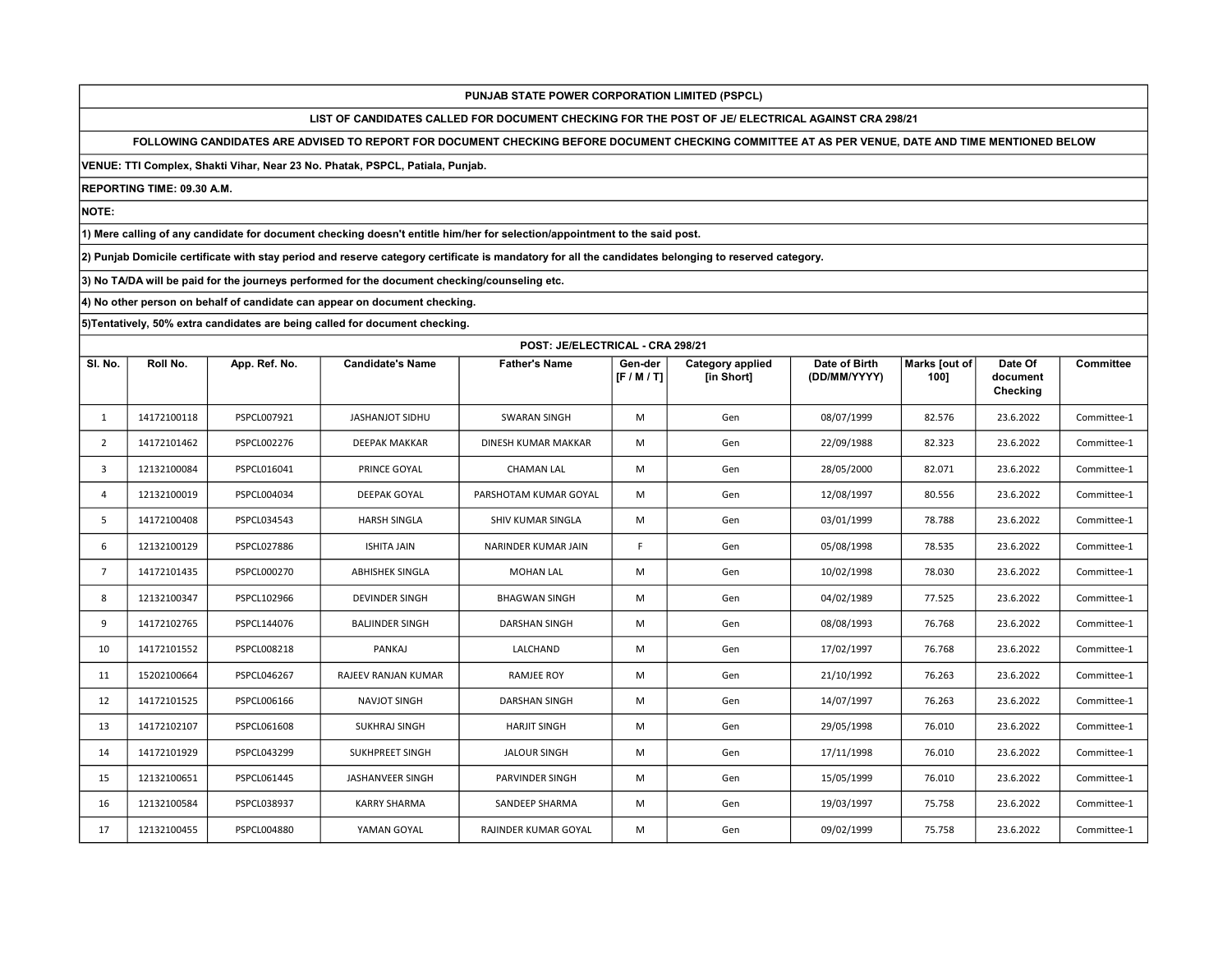LIST OF CANDIDATES CALLED FOR DOCUMENT CHECKING FOR THE POST OF JE/ ELECTRICAL AGAINST CRA 298/21

FOLLOWING CANDIDATES ARE ADVISED TO REPORT FOR DOCUMENT CHECKING BEFORE DOCUMENT CHECKING COMMITTEE AT AS PER VENUE, DATE AND TIME MENTIONED BELOW

VENUE: TTI Complex, Shakti Vihar, Near 23 No. Phatak, PSPCL, Patiala, Punjab.

REPORTING TIME: 09.30 A.M.

NOTE:

1) Mere calling of any candidate for document checking doesn't entitle him/her for selection/appointment to the said post.

2) Punjab Domicile certificate with stay period and reserve category certificate is mandatory for all the candidates belonging to reserved category.

3) No TA/DA will be paid for the journeys performed for the document checking/counseling etc.

4) No other person on behalf of candidate can appear on document checking.

|         | POST: JE/ELECTRICAL - CRA 298/21 |                    |                         |                          |                    |                                       |                               |                       |                                 |                  |  |
|---------|----------------------------------|--------------------|-------------------------|--------------------------|--------------------|---------------------------------------|-------------------------------|-----------------------|---------------------------------|------------------|--|
| SI. No. | Roll No.                         | App. Ref. No.      | <b>Candidate's Name</b> | <b>Father's Name</b>     | Gen-der<br>[F/M/T] | <b>Category applied</b><br>[in Short] | Date of Birth<br>(DD/MM/YYYY) | Marks [out of<br>100] | Date Of<br>document<br>Checking | <b>Committee</b> |  |
| 18      | 14172101078                      | PSPCL109283        | <b>BHOVESH JINDAL</b>   | <b>ARUN KUMAR</b>        | M                  | Gen                                   | 24/08/1999                    | 75.758                | 23.6.2022                       | Committee-1      |  |
| 19      | 15202100349                      | PSPCL096093        | <b>GAJENDRA PRASAD</b>  | <b>THAKUR PRASAD</b>     | M                  | Gen                                   | 14/01/1991                    | 75.253                | 23.6.2022                       | Committee-1      |  |
| 20      | 14172102661                      | PSPCL128263        | <b>HARLAL SAINI</b>     | <b>BABU LAL SAINI</b>    | M                  | Gen                                   | 05/03/1993                    | 75.253                | 23.6.2022                       | Committee-1      |  |
| 21      | 14172102637                      | PSPCL125364        | KHUSHITA                | RAJESH KUMAR             | F                  | Gen                                   | 17/09/1994                    | 75.253                | 23.6.2022                       | Committee-1      |  |
| 22      | 15202100200                      | PSPCL050362        | RITESH KUMAR SRIVASTAVA | UMESH CHANDRA SRIVASTAVA | M                  | Gen                                   | 20/06/1987                    | 75.000                | 23.6.2022                       | Committee-1      |  |
| 23      | 17242100725                      | PSPCL104759        | SHRIANSH BANSAL         | <b>MOHINDER BANSAL</b>   | M                  | Gen                                   | 14/07/1997                    | 75.000                | 23.6.2022                       | Committee-1      |  |
| 24      | 14172102619                      | PSPCL123250        | <b>KAPIL SHARMA</b>     | SUNIL DUTT SHARMA        | M                  | Gen                                   | 02/12/1993                    | 74.747                | 23.6.2022                       | Committee-1      |  |
| 25      | 12142100288                      | <b>PSPCL058570</b> | <b>TUSHAR GARG</b>      | <b>MOHINDER KUMAR</b>    | M                  | Gen                                   | 05/02/2001                    | 74.747                | 23.6.2022                       | Committee-1      |  |
| 26      | 14172100148                      | PSPCL010597        | <b>KARANVIR SINGH</b>   | PARMINDER SINGH          | M                  | Gen                                   | 05/12/1998                    | 74.242                | 23.6.2022                       | Committee-1      |  |
| 27      | 14172100445                      | PSPCL037726        | <b>GURPREET KAUR</b>    | <b>LACHHMAN SINGH</b>    | F                  | Gen                                   | 06/12/1998                    | 72.475                | 23.6.2022                       | Committee-1      |  |
| 28      | 12142100077                      | PSPCL040515        | ANAMIKA                 | <b>SURENDER SINGH</b>    | F.                 | Gen                                   | 27/09/1996                    | 71.465                | 23.6.2022                       | Committee-1      |  |
| 29      | 12132100490                      | PSPCL011642        | <b>DIVYA</b>            | SUNIL GOEL               | F.                 | Gen                                   | 17/12/1999                    | 70.202                | 23.6.2022                       | Committee-1      |  |
| 30      | 14172100815                      | PSPCL077070        | <b>AFSHA FALAK</b>      | <b>GHAFOOR MOHAMMAD</b>  | F.                 | Gen                                   | 26/09/1993                    | 69.444                | 23.6.2022                       | Committee-1      |  |
| 31      | 14172102475                      | PSPCL106381        | ANCHAL                  | NARENDER KUMAR RAJPAL    | F.                 | Gen                                   | 15/12/1996                    | 69.444                | 24.6.2022                       | Committee-1      |  |
| 32      | 14172102815                      | PSPCL150048        | <b>ANJALI GUPTA</b>     | JAGESHWAR PRASAD GUPTA   | F                  | Gen                                   | 04/12/1993                    | 68.434                | 24.6.2022                       | Committee-1      |  |
| 33      | 14172100669                      | PSPCL060310        | NISHA KAMBOJ            | SURESH KUMAR KAMBOJ      | F                  | Gen                                   | 15/02/1989                    | 67.424                | 24.6.2022                       | Committee-1      |  |
| 34      | 14172101258                      | PSPCL129998        | SUMAN                   | <b>HAKAM SINGH</b>       | F.                 | Gen                                   | 08/12/1997                    | 67.424                | 24.6.2022                       | Committee-1      |  |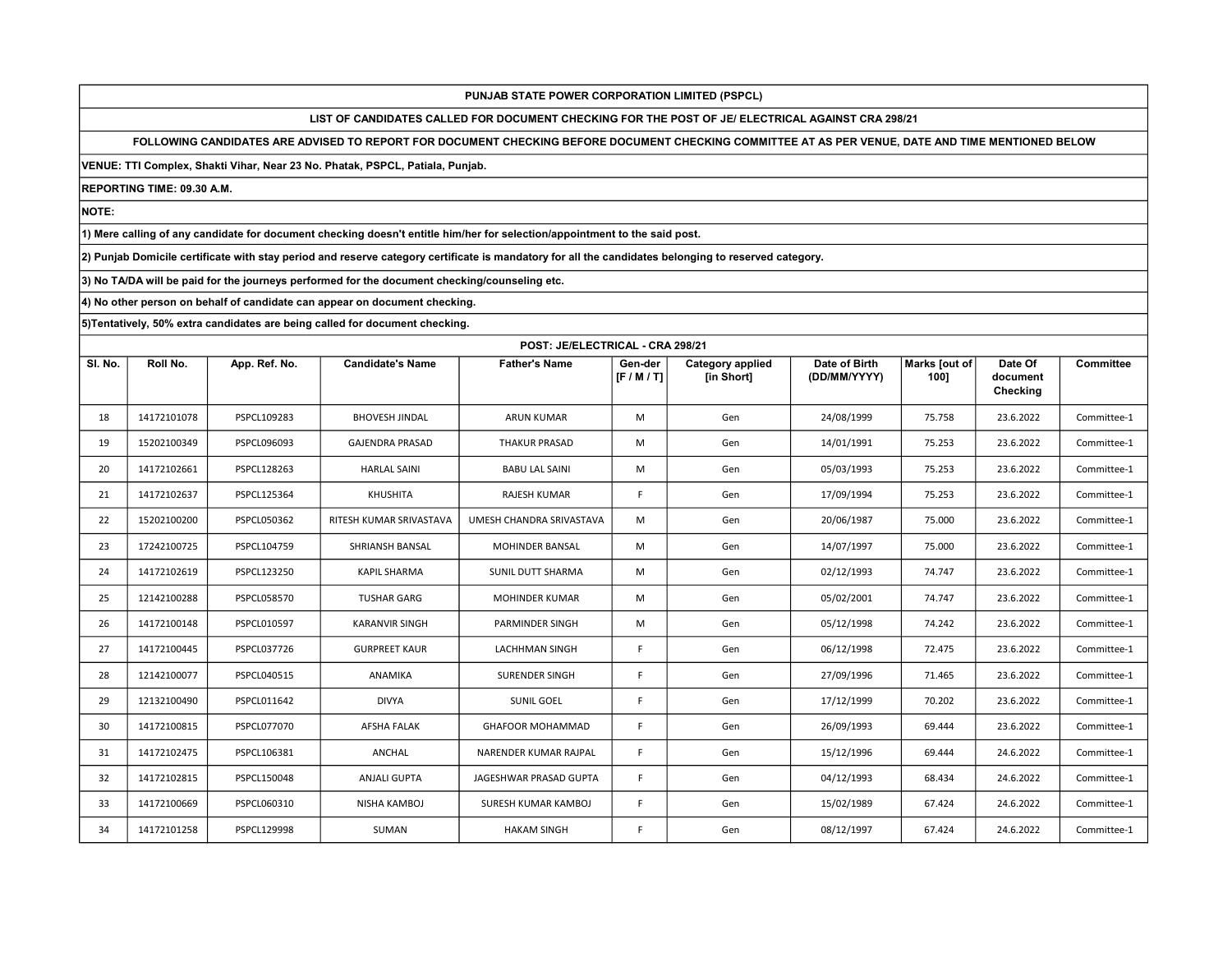LIST OF CANDIDATES CALLED FOR DOCUMENT CHECKING FOR THE POST OF JE/ ELECTRICAL AGAINST CRA 298/21

FOLLOWING CANDIDATES ARE ADVISED TO REPORT FOR DOCUMENT CHECKING BEFORE DOCUMENT CHECKING COMMITTEE AT AS PER VENUE, DATE AND TIME MENTIONED BELOW

VENUE: TTI Complex, Shakti Vihar, Near 23 No. Phatak, PSPCL, Patiala, Punjab.

REPORTING TIME: 09.30 A.M.

NOTE:

1) Mere calling of any candidate for document checking doesn't entitle him/her for selection/appointment to the said post.

2) Punjab Domicile certificate with stay period and reserve category certificate is mandatory for all the candidates belonging to reserved category.

3) No TA/DA will be paid for the journeys performed for the document checking/counseling etc.

4) No other person on behalf of candidate can appear on document checking.

|         | POST: JE/ELECTRICAL - CRA 298/21 |                    |                            |                         |                    |                                       |                               |                       |                                 |                  |  |
|---------|----------------------------------|--------------------|----------------------------|-------------------------|--------------------|---------------------------------------|-------------------------------|-----------------------|---------------------------------|------------------|--|
| SI. No. | Roll No.                         | App. Ref. No.      | <b>Candidate's Name</b>    | <b>Father's Name</b>    | Gen-der<br>[F/M/T] | <b>Category applied</b><br>[in Short] | Date of Birth<br>(DD/MM/YYYY) | Marks [out of<br>1001 | Date Of<br>document<br>Checking | <b>Committee</b> |  |
| 35      | 12132100750                      | PSPCL101918        | <b>CHARU GARG</b>          | SATINDER PAUL GARG      | F                  | Gen                                   | 28/09/1996                    | 66.414                | 24.6.2022                       | Committee-1      |  |
| 36      | 14172101024                      | PSPCL103369        | <b>VEERPAL KAUR</b>        | <b>BACHAN SINGH</b>     | F                  | Gen                                   | 02/03/1996                    | 66.162                | 24.6.2022                       | Committee-1      |  |
| 37      | 14172101194                      | PSPCL122907        | NITISH KUMAR GUPTA         | <b>RAVI KUMAR GUPTA</b> | M                  | Gen. (EWS)                            | 01/01/2003                    | 78.535                | 24.6.2022                       | Committee-1      |  |
| 38      | 12142100265                      | <b>PSPCL047262</b> | <b>KAILASH GARG</b>        | <b>VEERBHAN GARG</b>    | M                  | Gen. (EWS)                            | 11/09/2001                    | 77.273                | 24.6.2022                       | Committee-1      |  |
| 39      | 17242100217                      | <b>PSPCL058808</b> | <b>BARJESH KUMAR</b>       | DINESH JASWAL           | M                  | Gen. (EWS)                            | 28/12/1995                    | 73.232                | 24.6.2022                       | Committee-1      |  |
| 40      | 14172101624                      | PSPCL016231        | <b>MAAN SINGH</b>          | SATPAL SINGH            | M                  | Gen. (EWS)                            | 20/12/1998                    | 72.727                | 24.6.2022                       | Committee-1      |  |
| 41      | 14172101526                      | PSPCL006167        | <b>RAMANDEEP SINGH</b>     | <b>GURMAIL SINGH</b>    | M                  | Gen. (EWS)                            | 06/12/1996                    | 72.475                | 24.6.2022                       | Committee-1      |  |
| 42      | 17242100661                      | <b>PSPCL075588</b> | <b>MOHIT BANSAL</b>        | PAWAN KUMAR             | M                  | Gen. (EWS)                            | 21/01/1995                    | 71.717                | 24.6.2022                       | Committee-1      |  |
| 43      | 15202100545                      | PSPCL016703        | <b>SHRI RAM</b>            | SHIV SHANKAR JHA        | M                  | Gen. (EWS)                            | 12/03/1996                    | 71.212                | 24.6.2022                       | Committee-1      |  |
| 44      | 14172102746                      | PSPCL141599        | <b>RACHIT JAIN</b>         | NARINDER KUMAR JAIN     | M                  | Gen. (EWS)                            | 07/09/1997                    | 70.455                | 24.6.2022                       | Committee-1      |  |
| 45      | 14172100874                      | PSPCL082930        | <b>BALWINDER SINGH</b>     | <b>GURMEET SINGH</b>    | M                  | Gen. (EWS)                            | 03/12/1993                    | 69.949                | 24.6.2022                       | Committee-1      |  |
| 46      | 12132100782                      | PSPCL115735        | PINKDEEP KAUR              | <b>AVTAR SINGH</b>      | F.                 | Gen. (EWS)                            | 20/04/1995                    | 64.646                | 24.6.2022                       | Committee-1      |  |
| 47      | 14172102023                      | PSPCL052629        | <b>BABALDEEP KAUR</b>      | <b>BALJIT SINGH</b>     | F                  | Gen. (EWS)                            | 27/09/2002                    | 62.121                | 24.6.2022                       | Committee-1      |  |
| 48      | 15192100210                      | <b>PSPCL056065</b> | <b>HARSIMRANJEET SINGH</b> | <b>AVTAR SINGH</b>      | M                  | <b>BC</b> only                        | 26/02/1998                    | 81.566                | 24.6.2022                       | Committee-1      |  |
| 49      | 17242100715                      | PSPCL099762        | <b>ASHWANI KUMAR</b>       | <b>ASHOK KUMAR</b>      | M                  | <b>BC</b> only                        | 27/10/1996                    | 79.040                | 24.6.2022                       | Committee-1      |  |
| 50      | 15192100717                      | PSPCL054524        | <b>HARMEET SINGH</b>       | <b>GURBACHAN SINGH</b>  | M                  | <b>BC</b> only                        | 20/12/1991                    | 75.505                | 24.6.2022                       | Committee-1      |  |
| 51      | 14172102414                      | PSPCL098690        | <b>HARMANJOT SINGH</b>     | SUKHWINDER SINGH        | M                  | <b>BC</b> only                        | 17/01/2002                    | 74.495                | 24.6.2022                       | Committee-1      |  |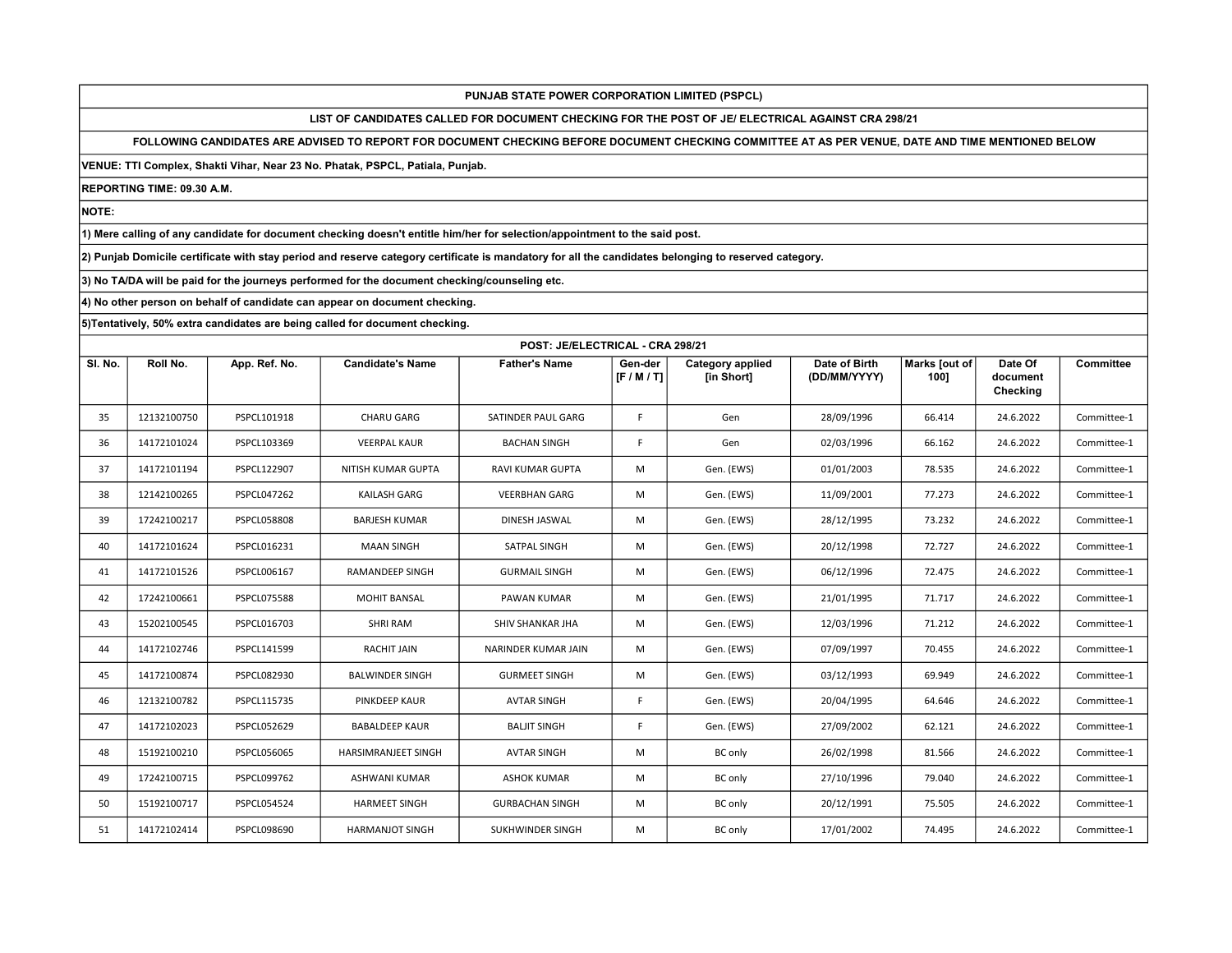LIST OF CANDIDATES CALLED FOR DOCUMENT CHECKING FOR THE POST OF JE/ ELECTRICAL AGAINST CRA 298/21

FOLLOWING CANDIDATES ARE ADVISED TO REPORT FOR DOCUMENT CHECKING BEFORE DOCUMENT CHECKING COMMITTEE AT AS PER VENUE, DATE AND TIME MENTIONED BELOW

VENUE: TTI Complex, Shakti Vihar, Near 23 No. Phatak, PSPCL, Patiala, Punjab.

REPORTING TIME: 09.30 A.M.

NOTE:

1) Mere calling of any candidate for document checking doesn't entitle him/her for selection/appointment to the said post.

2) Punjab Domicile certificate with stay period and reserve category certificate is mandatory for all the candidates belonging to reserved category.

3) No TA/DA will be paid for the journeys performed for the document checking/counseling etc.

4) No other person on behalf of candidate can appear on document checking.

|         | POST: JE/ELECTRICAL - CRA 298/21 |                    |                           |                         |                    |                                       |                               |                       |                                 |                  |  |
|---------|----------------------------------|--------------------|---------------------------|-------------------------|--------------------|---------------------------------------|-------------------------------|-----------------------|---------------------------------|------------------|--|
| SI. No. | Roll No.                         | App. Ref. No.      | <b>Candidate's Name</b>   | <b>Father's Name</b>    | Gen-der<br>[F/M/T] | <b>Category applied</b><br>[in Short] | Date of Birth<br>(DD/MM/YYYY) | Marks [out of<br>100] | Date Of<br>document<br>Checking | <b>Committee</b> |  |
| 52      | 14172101071                      | PSPCL108373        | <b>MANPREET SINGH</b>     | <b>HARDEV SINGH</b>     | M                  | <b>BC</b> only                        | 06/11/1997                    | 73.990                | 24.6.2022                       | Committee-1      |  |
| 53      | 12132100509                      | PSPCL015666        | <b>GURINDER SINGH</b>     | <b>DARSHAN SINGH</b>    | M                  | <b>BC</b> only                        | 20/11/1998                    | 73.990                | 24.6.2022                       | Committee-1      |  |
| 54      | 15192100556                      | PSPCL011406        | PUNEET CHAUDHARY          | RAKESH CHAUDHARY        | M                  | <b>BC</b> only                        | 16/11/1998                    | 73.232                | 24.6.2022                       | Committee-1      |  |
| 55      | 15192100532                      | PSPCL005992        | <b>AMRIK SINGH</b>        | <b>GURMUKH SINGH</b>    | M                  | <b>BC</b> only                        | 01/03/1992                    | 72.222                | 24.6.2022                       | Committee-1      |  |
| 56      | 15202100595                      | PSPCL030150        | TAJINDER PAL SINGH        | <b>GURNAM SINGH</b>     | M                  | <b>BC</b> only                        | 31/05/1996                    | 72.222                | 24.6.2022                       | Committee-1      |  |
| 57      | 12132100591                      | PSPCL040910        | <b>GURTEJ SINGH</b>       | <b>GURMAIL SINGH</b>    | M                  | <b>BC</b> only                        | 12/02/2000                    | 70.707                | 24.6.2022                       | Committee-1      |  |
| 58      | 17242100473                      | PSPCL016766        | <b>ABHISHEK KUMAR</b>     | <b>ASHOK KUMAR</b>      | M                  | <b>BC</b> only                        | 17/11/1998                    | 70.455                | 24.6.2022                       | Committee-1      |  |
| 59      | 15192100263                      | PSPCL071107        | PANKAJ DIGPAL             | <b>RAGHBIR CHAND</b>    | M                  | <b>BC</b> only                        | 09/09/1996                    | 69.949                | 24.6.2022                       | Committee-1      |  |
| 60      | 15192100513                      | PSPCL001925        | KARISHMA VERMA            | <b>JAIDEV VERMA</b>     | F                  | <b>BC</b> only                        | 15/10/1995                    | 65.152                | 24.6.2022                       | Committee-1      |  |
| 61      | 15202100499                      | PSPCL004410        | <b>FIZA SINGH MULTANI</b> | SUKHWINDER SINGH        | F                  | <b>BC</b> only                        | 29/12/1994                    | 64.646                | 27.6.2022                       | Committee-1      |  |
| 62      | 12142100051                      | PSPCL022009        | <b>RAJVINDER KAUR</b>     | <b>MALKIT SINGH</b>     | F                  | <b>BC</b> only                        | 22/05/1989                    | 59.343                | 27.6.2022                       | Committee-1      |  |
| 63      | 14172102525                      | PSPCL112537        | <b>NAVNEET KAUR</b>       | <b>AVTAR SINGH</b>      | F.                 | <b>BC</b> only                        | 12/09/2002                    | 57.576                | 27.6.2022                       | Committee-1      |  |
| 64      | 15202100304                      | <b>PSPCL081780</b> | KARAMJEET KAUR BAWA       | SUKHMANDER SINGH        | F                  | <b>BC</b> only                        | 29/11/1989                    | 55.808                | 27.6.2022                       | Committee-1      |  |
| 65      | 15192100898                      | PSPCL118314        | <b>SURJIT SINGH</b>       | <b>CHIMAN SINGH</b>     | M                  | SC (MZB)                              | 12/07/1991                    | 60.354                | 27.6.2022                       | Committee-1      |  |
| 66      | 12142100148                      | PSPCL096208        | AKASHDEEP SINGH           | <b>LAKHWINDER SINGH</b> | M                  | SC (MZB)                              | 24/07/2000                    | 57.576                | 27.6.2022                       | Committee-1      |  |
| 67      | 14172101438                      | PSPCL000430        | <b>MANDEEP SINGH</b>      | <b>DARSHAN SINGH</b>    | M                  | SC (MZB)                              | 23/12/1995                    | 56.818                | 27.6.2022                       | Committee-1      |  |
| 68      | 14172102735                      | PSPCL139336        | <b>HARPREET KAUR</b>      | <b>LACHHMAN SINGH</b>   | F                  | SC (MZB)                              | 07/07/1999                    | 56.566                | 27.6.2022                       | Committee-1      |  |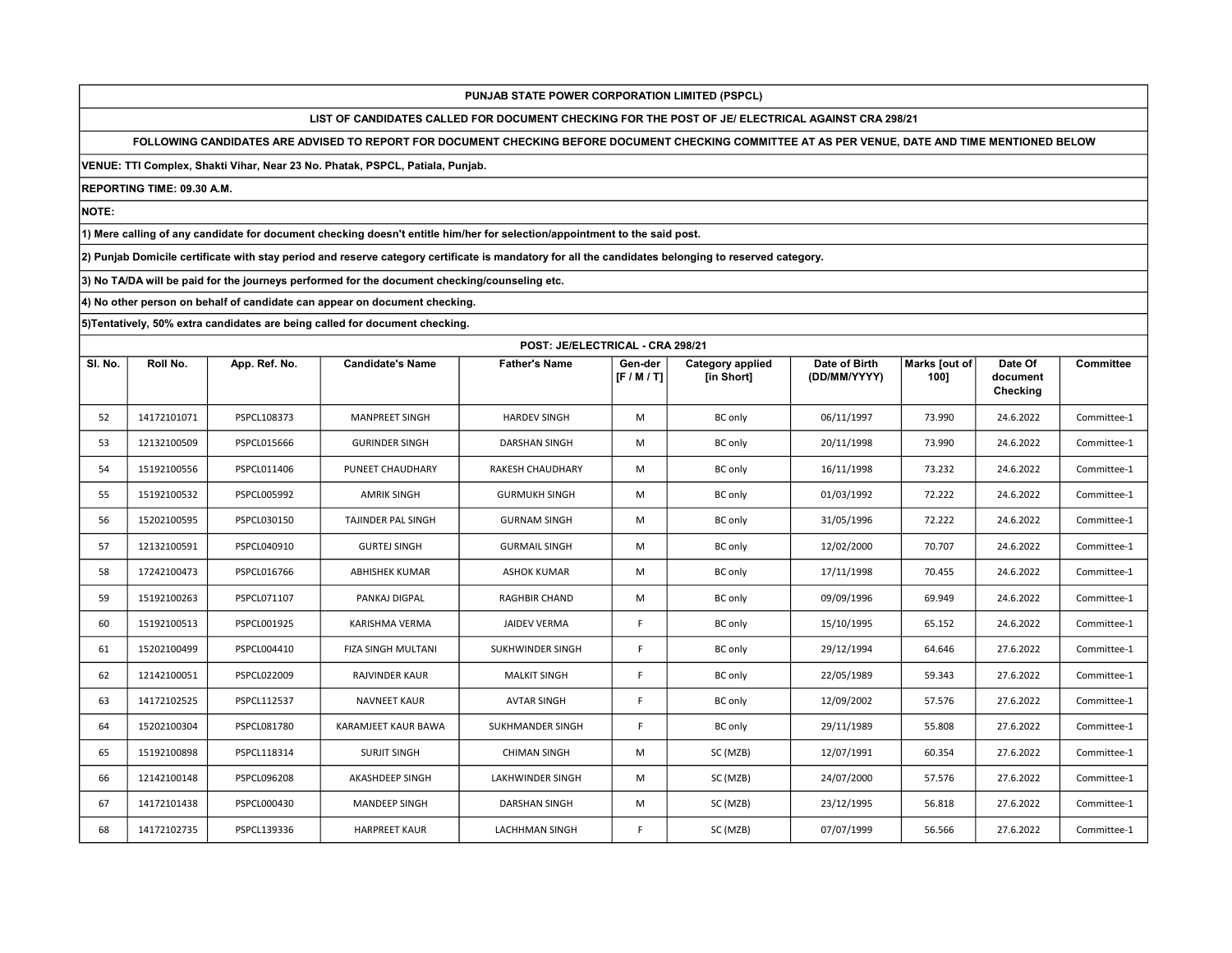LIST OF CANDIDATES CALLED FOR DOCUMENT CHECKING FOR THE POST OF JE/ ELECTRICAL AGAINST CRA 298/21

FOLLOWING CANDIDATES ARE ADVISED TO REPORT FOR DOCUMENT CHECKING BEFORE DOCUMENT CHECKING COMMITTEE AT AS PER VENUE, DATE AND TIME MENTIONED BELOW

VENUE: TTI Complex, Shakti Vihar, Near 23 No. Phatak, PSPCL, Patiala, Punjab.

REPORTING TIME: 09.30 A.M.

NOTE:

1) Mere calling of any candidate for document checking doesn't entitle him/her for selection/appointment to the said post.

2) Punjab Domicile certificate with stay period and reserve category certificate is mandatory for all the candidates belonging to reserved category.

3) No TA/DA will be paid for the journeys performed for the document checking/counseling etc.

4) No other person on behalf of candidate can appear on document checking.

|         | POST: JE/ELECTRICAL - CRA 298/21 |                    |                         |                        |                    |                                       |                               |                       |                                 |                  |  |
|---------|----------------------------------|--------------------|-------------------------|------------------------|--------------------|---------------------------------------|-------------------------------|-----------------------|---------------------------------|------------------|--|
| SI. No. | Roll No.                         | App. Ref. No.      | <b>Candidate's Name</b> | <b>Father's Name</b>   | Gen-der<br>[F/M/T] | <b>Category applied</b><br>[in Short] | Date of Birth<br>(DD/MM/YYYY) | Marks [out of<br>100] | Date Of<br>document<br>Checking | <b>Committee</b> |  |
| 69      | 14172101973                      | <b>PSPCL047468</b> | <b>HARJEET KAUR</b>     | SUKHWINDER SINGH       | F                  | SC (MZB)                              | 01/10/1998                    | 55.556                | 27.6.2022                       | Committee-1      |  |
| 70      | 14172101733                      | <b>PSPCL024998</b> | NAVDEEP SINGH           | <b>JASKARAN SINGH</b>  | M                  | SC (MZB)                              | 21/02/2001                    | 51.010                | 27.6.2022                       | Committee-1      |  |
| 71      | 14172101594                      | PSPCL012636        | <b>BINDER SINGH</b>     | <b>INDER SINGH</b>     | M                  | SC (MZB)                              | 13/03/1990                    | 50.758                | 27.6.2022                       | Committee-1      |  |
| 72      | 12132100133                      | PSPCL028554        | <b>GEORGE</b>           | MICHAEL KUMAR          | M                  | SC (MZB)                              | 03/03/2001                    | 49.495                | 27.6.2022                       | Committee-1      |  |
| 73      | 17242100556                      | PSPCL036055        | <b>KULDEEP KAUR</b>     | <b>TARSEM SINGH</b>    | F                  | SC (MZB)                              | 26/10/1997                    | 48.737                | 27.6.2022                       | Committee-1      |  |
| 74      | 14172101037                      | PSPCL104185        | <b>JAGSIR SINGH</b>     | <b>HARBHAJAN SINGH</b> | M                  | SC (MZB)                              | 29/11/1997                    | 48.485                | 27.6.2022                       | Committee-1      |  |
| 75      | 12142100239                      | PSPCL027755        | MUKUL RAHELA            | <b>BHARAT BHUSHAN</b>  | M                  | SC (MZB)                              | 09/02/2001                    | 45.455                | 27.6.2022                       | Committee-1      |  |
| 76      | 12142100026                      | PSPCL008985        | PAPIHA SALHOTRA         | <b>DIPAK SALHOTRA</b>  | F.                 | SC (MZB)                              | 11/06/1993                    | 45.202                | 27.6.2022                       | Committee-1      |  |
| 77      | 12132100724                      | <b>PSPCL085122</b> | YADWINDER KAUR          | <b>SURJIT SINGH</b>    | F                  | SC (OT)                               | 26/03/2000                    | 75.505                | 27.6.2022                       | Committee-1      |  |
| 78      | 15192100060                      | PSPCL015082        | <b>GURPREET SINGH</b>   | <b>RASHPAL SINGH</b>   | M                  | SC (OT)                               | 16/11/1997                    | 74.747                | 27.6.2022                       | Committee-1      |  |
| 79      | 12142100215                      | PSPCL012524        | RAJNISH PUSHKAR         | SHIV GOPAL             | M                  | SC (OT)                               | 24/06/1998                    | 72.222                | 27.6.2022                       | Committee-1      |  |
| 80      | 17242100247                      | PSPCL066696        | <b>MOHIT KUMAR</b>      | <b>KASTURI LAL</b>     | M                  | SC (OT)                               | 11/03/1998                    | 70.960                | 27.6.2022                       | Committee-1      |  |
| 81      | 12142100075                      | PSPCL040096        | RAVINDER PAL SINGH      | <b>SEWA SINGH</b>      | M                  | SC (OT)                               | 28/07/1998                    | 70.707                | 27.6.2022                       | Committee-1      |  |
| 82      | 14172101602                      | PSPCL014100        | <b>LAKHWINDER SINGH</b> | <b>SATNAM SINGH</b>    | M                  | SC (OT)                               | 24/12/1997                    | 69.949                | 27.6.2022                       | Committee-1      |  |
| 83      | 14172102164                      | PSPCL067368        | <b>TARNDEEP SINGH</b>   | SUKHDEV SINGH          | M                  | SC (OT)                               | 19/08/1999                    | 69.949                | 27.6.2022                       | Committee-1      |  |
| 84      | 12132100536                      | PSPCL026435        | <b>SUKHCHAIN SINGH</b>  | <b>JARNAIL SINGH</b>   | M                  | SC (OT)                               | 27/09/1997                    | 69.192                | 27.6.2022                       | Committee-1      |  |
| 85      | 14172100966                      | PSPCL093327        | <b>MANJINDER SINGH</b>  | <b>DURLABH SINGH</b>   | M                  | SC (OT)                               | 08/03/1998                    | 65.909                | 27.6.2022                       | Committee-1      |  |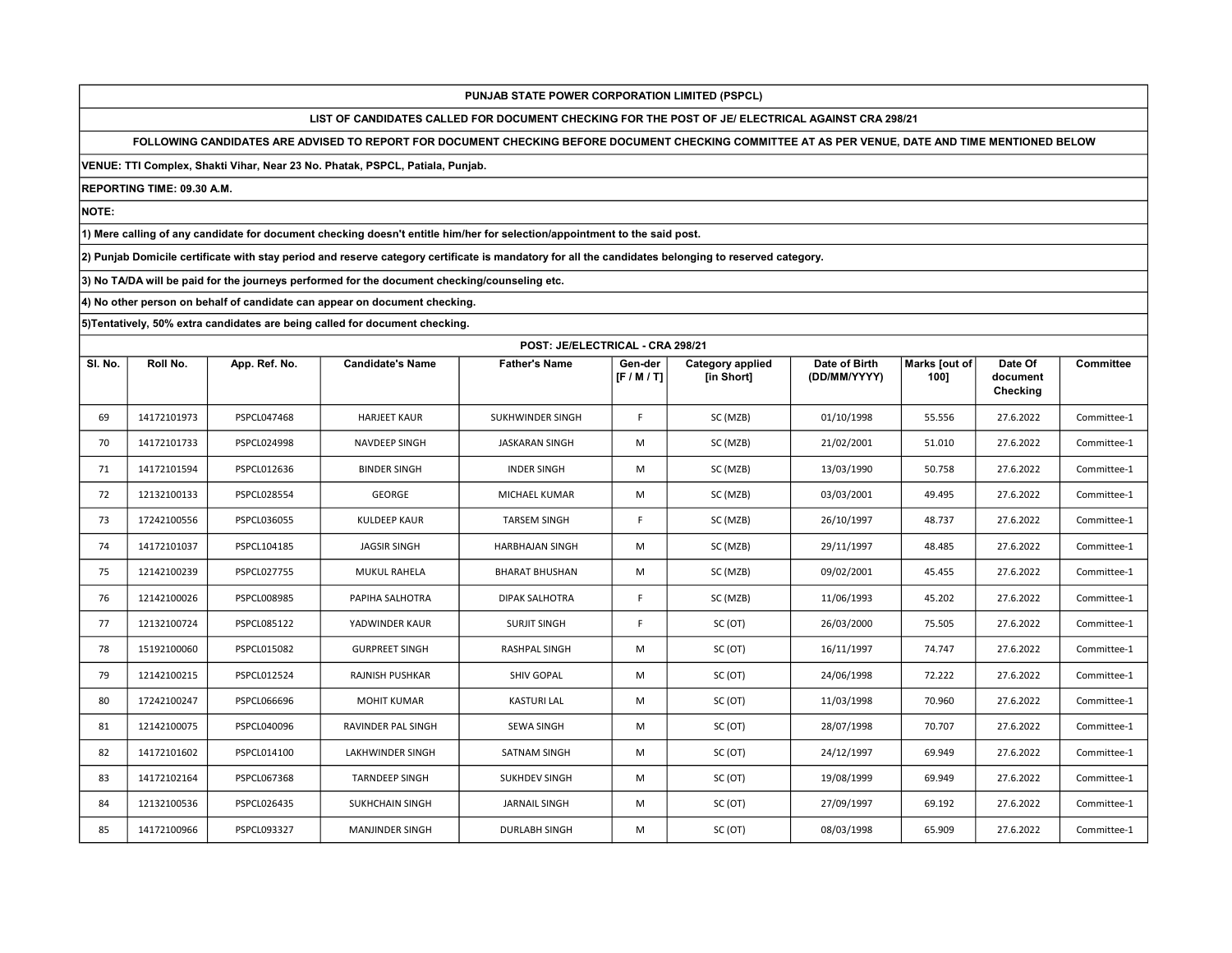LIST OF CANDIDATES CALLED FOR DOCUMENT CHECKING FOR THE POST OF JE/ ELECTRICAL AGAINST CRA 298/21

FOLLOWING CANDIDATES ARE ADVISED TO REPORT FOR DOCUMENT CHECKING BEFORE DOCUMENT CHECKING COMMITTEE AT AS PER VENUE, DATE AND TIME MENTIONED BELOW

VENUE: TTI Complex, Shakti Vihar, Near 23 No. Phatak, PSPCL, Patiala, Punjab.

REPORTING TIME: 09.30 A.M.

NOTE:

1) Mere calling of any candidate for document checking doesn't entitle him/her for selection/appointment to the said post.

2) Punjab Domicile certificate with stay period and reserve category certificate is mandatory for all the candidates belonging to reserved category.

3) No TA/DA will be paid for the journeys performed for the document checking/counseling etc.

4) No other person on behalf of candidate can appear on document checking.

|         | POST: JE/ELECTRICAL - CRA 298/21 |               |                         |                        |                    |                                       |                               |                       |                                 |                  |  |
|---------|----------------------------------|---------------|-------------------------|------------------------|--------------------|---------------------------------------|-------------------------------|-----------------------|---------------------------------|------------------|--|
| SI. No. | Roll No.                         | App. Ref. No. | <b>Candidate's Name</b> | <b>Father's Name</b>   | Gen-der<br>[F/M/T] | <b>Category applied</b><br>[in Short] | Date of Birth<br>(DD/MM/YYYY) | Marks [out of<br>100] | Date Of<br>document<br>Checking | <b>Committee</b> |  |
| 86      | 12142100370                      | PSPCL136338   | <b>DOLLY RANI</b>       | <b>HARISH CHAND</b>    | F                  | SC (OT)                               | 09/01/1995                    | 65.657                | 27.6.2022                       | Committee-1      |  |
| 87      | 15192100051                      | PSPCL012126   | <b>NAVPREET</b>         | <b>TILAK RAJ</b>       | M                  | SC (OT)                               | 30/11/1997                    | 65.657                | 27.6.2022                       | Committee-1      |  |
| 88      | 15192100626                      | PSPCL029850   | SAMITA KAUL             | <b>AMRIK RAJ</b>       | F                  | SC (OT)                               | 16/10/1992                    | 63.889                | 27.6.2022                       | Committee-1      |  |
| 89      | 14172100929                      | PSPCL088286   | <b>MAMTA DEVI</b>       | JAIPAL                 | F                  | SC (OT)                               | 04/04/1997                    | 52.273                | 27.6.2022                       | Committee-1      |  |
| 90      | 14172102697                      | PSPCL134680   | AMANDEEP KAUR           | <b>GURMAIL SINGH</b>   | F                  | SC (OT-VJ)                            | 01/04/2000                    | 56.061                | 27.6.2022                       | Committee-1      |  |
| 91      | 12142100012                      | PSPCL002583   | HARJINDERPAL SINGH      | <b>KARNAIL SINGH</b>   | M                  | XSM (D)                               | 14/09/1995                    | 61.111                | 28.6.2022                       | Committee-1      |  |
| 92      | 14172100433                      | PSPCL036229   | JASHANDEEP SINGH        | <b>JASVIR SINGH</b>    | M                  | XSM(D)                                | 12/07/1998                    | 60.606                | 28.6.2022                       | Committee-1      |  |
| 93      | 15192100053                      | PSPCL013797   | <b>KARTIK SHARMA</b>    | <b>VARINDER KUMAR</b>  | M                  | XSM (D)                               | 24/04/1997                    | 59.343                | 28.6.2022                       | Committee-1      |  |
| 94      | 15202100099                      | PSPCL023420   | PRASHANT RANJAN PANDEY  | PRAKASH NARAYAN PANDEY | M                  | XSM(D)                                | 09/09/1995                    | 40.152                | 28.6.2022                       | Committee-1      |  |
| 95      | 14172100086                      | PSPCL005097   | <b>NIRVAIR SINGH</b>    | <b>JOGINDER SINGH</b>  | M                  | XSM (S)                               | 13/02/1983                    | 64.394                | 28.6.2022                       | Committee-1      |  |
| 96      | 12132100116                      | PSPCL023783   | YADVINDER SINGH         | <b>MALOOK SINGH</b>    | M                  | XSM (S)                               | 06/09/1982                    | 57.828                | 28.6.2022                       | Committee-1      |  |
| 97      | 12142100038                      | PSPCL013497   | <b>AMRIK SINGH</b>      | <b>GURNAIB SINGH</b>   | M                  | XSM (S)                               | 01/01/1983                    | 41.919                | 28.6.2022                       | Committee-1      |  |
| 98      | 12132100494                      | PSPCL011960   | <b>RANBIR SINGH</b>     | <b>VIJAY KUMAR</b>     | M                  | XSM (S)                               | 10/05/1985                    | 38.131                | 28.6.2022                       | Committee-1      |  |
| 99      | 15192100716                      | PSPCL054373   | <b>NITIN KUMAR</b>      | PARSHOTAM LAL          | M                  | BC (XSM-S)                            | 17/03/1986                    | 48.990                | 28.6.2022                       | Committee-1      |  |
| 100     | 12132100660                      | PSPCL063764   | <b>SAVAN SINGH</b>      | <b>SWARN SINGH</b>     | M                  | BC (XSM-S)                            | 12/03/1985                    | 45.202                | 28.6.2022                       | Committee-1      |  |
| 101     | 15202100239                      | PSPCL063907   | PAWAN KUMAR             | <b>AROOR CHAND</b>     | M                  | BC (XSM-S)                            | 15/11/1982                    | 40.404                | 28.6.2022                       | Committee-1      |  |
| 102     | 12142100305                      | PSPCL071949   | <b>BARKOMAL SINGH</b>   | <b>KULDIP SINGH</b>    | M                  | SC (OT-XSM-Dep.)                      | 12/08/1999                    | 51.010                | 28.6.2022                       | Committee-1      |  |